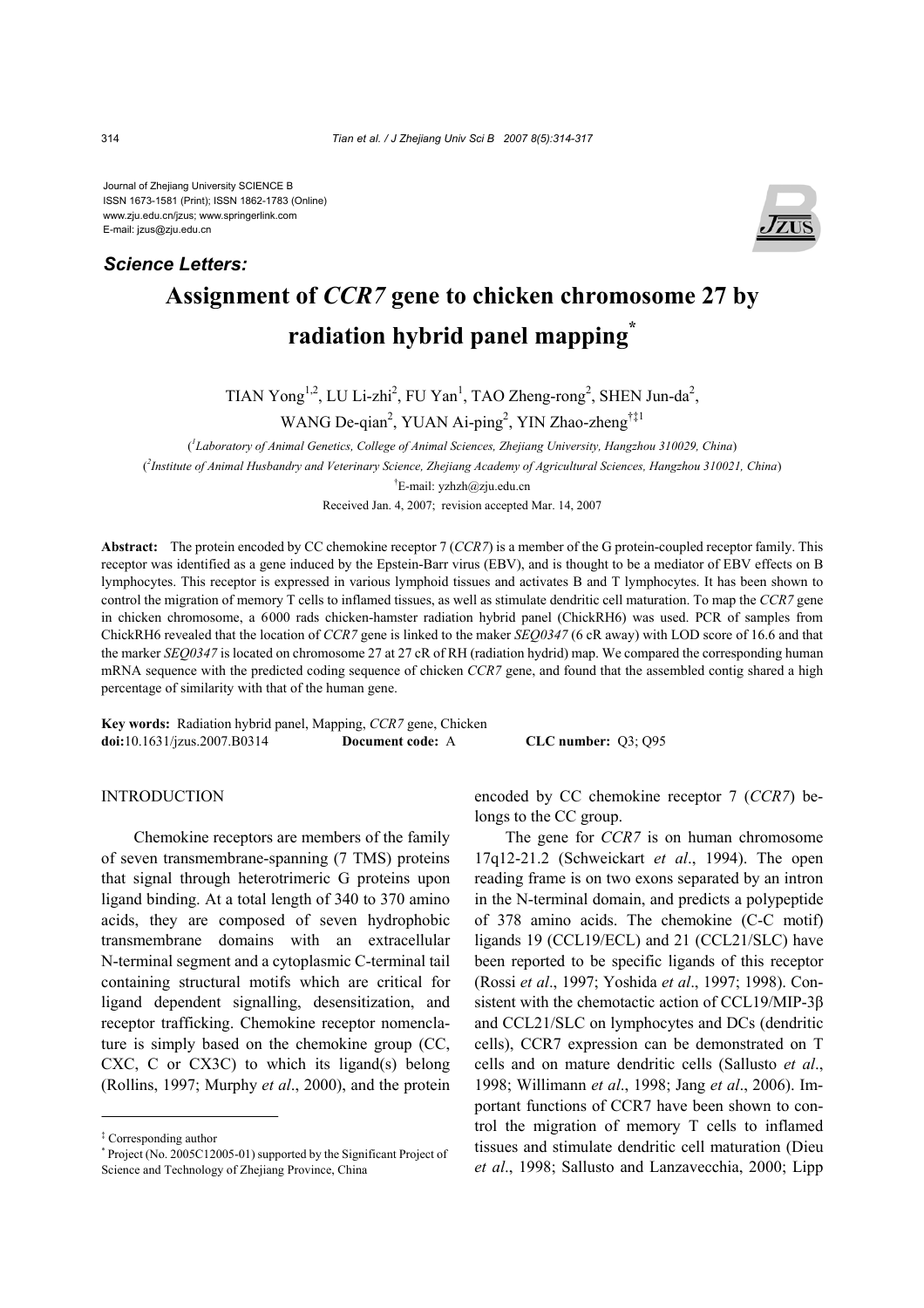and Muller, 2003). In the CNS (central nervous system), microglia express CCR7 under specific inflammatory conditions (Dijkstra *et al*., 2006). CCR7 activates two independent signaling modules, one involving G(i)-dependent activation of MAPK members ERK1/2, JNK and p38 and a hierarchy of MAPK family members and another involving Rho/Pyk2/cofilin, which control chemotaxis and the migratory speed of dendritic cells, respectively (Iijima *et al*., 2005; Riol-Blanco *et al*., 2005; Okada and Cyster, 2007). It has been demonstrated that CCR7 is endocytosed into early endosomes containing transferrin receptor upon CCL19 binding, but less upon CCL21 triggering (Otero *et al*., 2006). In spite of our knowledge of CCR7 in human, its functional and hereditary mechanism in chicken is not fully understood. In the present study, precise localization of *CCR7* gene was first performed by RH (radiation hybrid) mapping in chicken. We also compared the predicted coding region of chicken *CCR7* with that of the human gene.

# MATERIALS AND METHODS

## **Primers design, PCR conditions and sequencing**

The PCR primers for the chicken *CCR7* sequence were designed using Oligo 6.0 software (MBI Cascade Co., USA) supplied from Integrated Technologies Inc. (Coralville, IA, USA). Based on consensus sequences from human (GenBank accession No. NC 000017) and mouse (GenBank accession No. NC 000077), primers were designed to amplify chicken *CCR7* genomic sequence (Table 1).

The PCR was performed in a 25 µl reaction mixture containing 0.8 U Taq DNA polymerase (Takara, Dalian, China), 1×PCR buffer, 1.5 mmol/L MgCl<sub>2</sub>, 200 µmol/L of each dNTP, 0.5 µmol/L of each primer and approximately 50 ng of genomic

DNA. The thermal cycling profile was 95 °C for 5 min, 35 cycles of 94 °C for 45 s, 57 °C for 45 s and 72 °C for 1 min, with final extension of 72 °C for 10 min. The amplified product was analyzed by electrophoresis on 1.5% agarose gel in 0.5×TBE buffer and sequenced in 3730 DNA analyzer (Applied Biosystems, CA, USA). A 749 bp nucleotide sequence was obtained. We have deposited the sequence in Gen-Bank (GenBank accession No. EF092460). Identity of the PCR product was confirmed by sequence analysis. Using previously described sequence, new primers of chicken *CCR7* gene were designed for RH mapping (Table 1). In all cases, the primers designed for RH mapping only amplified chicken genomic DNA, but not hamster controls.

## **Radiation hybrid mapping**

Chromosomal localization was performed with the INRA chicken radiation hybrid panel (ChickRH6) containing 90 hamster-chicken hybrid cell lines (Morisson *et al*., 2002). The PCR was performed in 10 µl reactions containing 30 ng of genomic DNA, 0.3 U Taq DNA polymerase (Takara, Dalian, China),  $1\times$ PCR buffer, 1.5 mmol/L MgCl<sub>2</sub>, 200 µmol/L of each dNTP,  $0.5 \mu$ mol/L of each primer. The thermal cycling profile was 95 °C for 5 min, 35 cycles of 94 °C for 45 s, 55 °C for 45 s and 72 °C for 1 min, with final extension of 72 °C for 10 min. The amplified product was 517 bp and separated on 1.5% agarose gel in 0.5×TBE buffer. The gene was typed in duplicate with the chicken ChickRH6 panel, and the results are scored as present  $(1)$  and absent  $(0)$ , or ambiguous (2) as directed (Morisson *et al*., 2002). Two-point results were calculated and multipoint radiation hybrid maps (see APPENDIX A) were built with ChickRH server (http://chickrh.toulouse.inra.fr/). Linkage groups were assigned using a minimum LOD score threshold of 2.0. The RH mapping data are summarized in Table 2.

**Table 1 Primers used for isolating and mapping** *CCR7* **gene in chicken** 

| Gene                                                                                                                                  | GenBank accession No.<br>(chicken/human) | Sequence similarity<br>to human $(\%)^a$ | Primer sequences<br>$(5' \rightarrow 3')$ | <b>Size</b><br>(bp) |  |  |
|---------------------------------------------------------------------------------------------------------------------------------------|------------------------------------------|------------------------------------------|-------------------------------------------|---------------------|--|--|
| CCR <sub>7</sub>                                                                                                                      | EF092460/NM 001838                       | 76                                       | PF <sup>b</sup> : GAGATGATGTGTGAGAAGAAGG  | 749                 |  |  |
|                                                                                                                                       |                                          |                                          | PR <sup>bc</sup> : CTGGTGTTGTTGAAGACTGAG  |                     |  |  |
|                                                                                                                                       |                                          |                                          | PF <sup>c</sup> : GGTGTTTTGGAGTATTTGCCT   | 517                 |  |  |
| "Identity scores after comparison of predicted coding region with the human sequence; "Primers used for sequencing; "Primers used for |                                          |                                          |                                           |                     |  |  |

mapping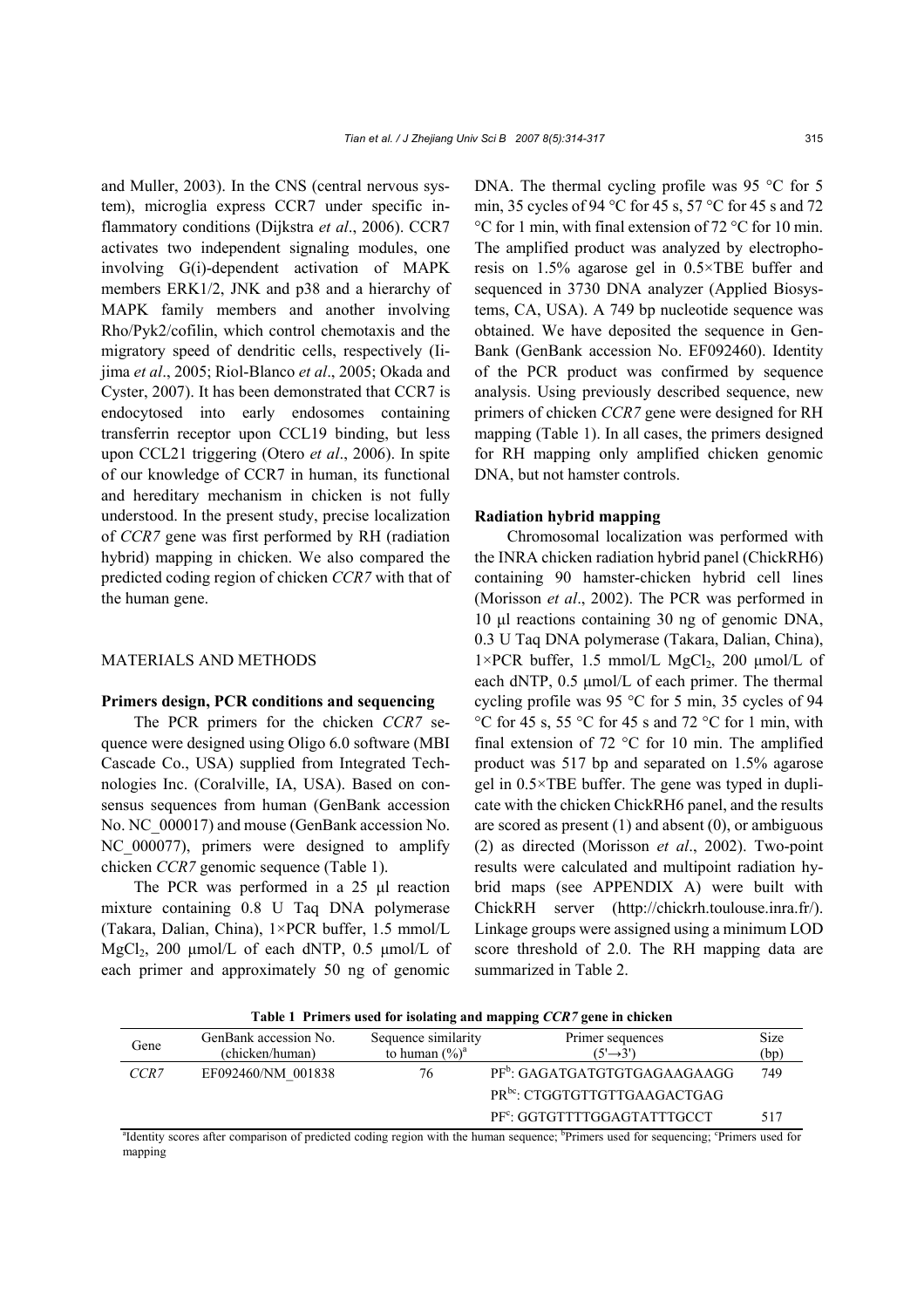| <b>Table 2</b> Chromosome assignment of CCR/gene                                                                                               |                           |                |            |                   |                   |           |  |  |
|------------------------------------------------------------------------------------------------------------------------------------------------|---------------------------|----------------|------------|-------------------|-------------------|-----------|--|--|
| Gene                                                                                                                                           | Chicken RH mapping result |                |            |                   |                   |           |  |  |
|                                                                                                                                                | $RFd(\%)$                 | Closest marker | Chromosome | $RH$ map $(cR)^e$ | Distance $(cR)^T$ | LOD score |  |  |
| CCR <sub>7</sub>                                                                                                                               |                           | <i>SEO0347</i> |            |                   |                   | 16.6      |  |  |
| ${}^d$ Retention frequency; ${}^e$ Chromosome localization of the closest marker on the RH map (RH map units); 'Distance between the CCR7 gene |                           |                |            |                   |                   |           |  |  |

**Table 2 Chromosome assignment of** *CCR7* **gene** 

and the closest marker (RH map units) with two-point analysis

#### RESULTS AND DISCUSSION

The radiation hybrid panel showed the following distribution of positive and negative amplifications within the 90 clones: 00000 00000 00000 00010 00010 00001 01001 00000 01000 00100 10000 01111 00000 10010 00200 01100 01101 10000 for *CCR7*. A retention frequency (RF) of 22% was calculated based on twenty chicken-specific PCR bands, and this RF value is higher than the mean RF of 21.9% observed in other studies reported in this panel (Morisson *et al*., 2002). Two-point LOD scores showed that *CCR7* is linked to *SEQ0347* (6 cR away) with an LOD score of 16.6. The marker *SEQ0347* is located on chromosome 27 at 27 cR of RH map (Table 2). Comparing the human mRNA sequence with the predicted coding sequence of chicken *CCR7* gene using bl2seq software provided by NCBI server (http://www.ncbi.nlm.nih.gov/blast/bl2seq/wblast2. cgi), we found that the assembled contig shared a high percentage of similarity with that of the human gene. The results revealed that the expected chicken gene sequence was isolated.

In conclusion, our present results revealed that the chicken *CCR7* gene is located on chromosome 27 at 6 cR of the marker *SEQ0347* (LOD score 16.6). This study suggests a new method for *CCR7* gene mapping in chicken.

#### ACKNOWLEDGEMENT

We thank INRA, Laboratoire de Genetique Cellulaire, Institut National de la Recherche Agronomique for supplying the Chicken hybrid panel.

#### **References**

Dieu, M.C., Vanbervliet, B., Vicari, A., Bridon, J.M., Oldham, E., Ait-Yahia, S., Briere, F., Zlotnik, A., Lebecque, S., Caux, C., 1998. Selective recruitment of immature and mature dendritic cells by distinct chemokines expressed in different anatomic sites. *J. Exp. Med.*, **188**(2):373-386. [doi:10.1084/jem.188.2.373]

- Dijkstra, I.M., de Haas, A.H., Brouwer, N., Boddeke, H.W., Biber, K., 2006. Challenge with innate and protein antigens induces CCR7 expression by microglia in vitro and in vivo. *Glia*, **54**(8):861-872. [doi:10.1002/glia.20426]
- Iijima, N., Yanagawa, Y., Clingan, J.M., Onoe, K., 2005. CCR7-mediated c-Jun N-terminal kinase activation regulates cell migration in mature dendritic cells. *Int. Immunol.*, **17**(9):1201-1212. [doi:10.1093/intimm/dxh297]
- Jang, M.H., Sougawa, N., Tanaka, T., Hirata, T., Hiroi, T., Tohya, K., Guo, Z., Umemoto, E., Ebisuno, Y., Yang, B.G., *et al*., 2006. CCR7 is critically important for migration of dendritic cells in intestinal lamina propria to mesenteric lymph nodes. *J. Immunol.*, **176**(2):803-810.
- Lipp, M., Muller, G., 2003. Shaping up adaptive immunity: the impact of CCR7 and CXCR5 on lymphocyte trafficking. *Verh. Dtsch. Ges. Pathol.*, **87**:90-101.
- Morisson, M., Lemiere, A., Bosc, S., Galan, M., Plisson-Petit, F., Pinton, P., Delcros, C., Feve, K., Pitel, F., Fillon, V., *et al*., 2002. ChickRH6: a chicken whole-genome radiation hybrid panel. *Genet. Sel. Evol.*, **34**(4):521-533. [doi:10. 1051/gse:2002021]
- Murphy, P.M., Baggiolini, M., Charo, I.F., Hebert, C.A., Horuk, R., Matsushima, K., Miller, L.H., Oppenheim, J.J., Power, C.A., 2000. International union of pharmacology. XXII. Nomenclature for chemokine receptors. *Pharmacol. Rev.*, **52**(1):145-176.
- Okada, T., Cyster, J.G., 2007. CC chemokine receptor 7 contributes to Gi-dependent T cell motility in the lymph node. *J. Immunol.*, **178**(5):2973-2978.
- Otero, C., Groettrup, M., Legler, D.F., 2006. Opposite fate of endocytosed CCR7 and its ligands: recycling versus degradation. *J. Immunol.*, **177**(4):2314-2323.
- Riol-Blanco, L., Sanchez-Sanchez, N., Torres, A., Tejedor, A., Narumiya, S., Corbi, A.L., Sanchez-Mateos, P., Rodriguez-Fernandez, J.L., 2005. The chemokine receptor CCR7 activates in dendritic cells two signaling modules that independently regulate chemotaxis and migratory speed. *J. Immunol.*, **174**(7):4070-4080.
- Rollins, B.J., 1997. Chemokines. *Blood*, **90**(3):909-928.
- Rossi, D.L., Vicari, A.P., Franz-Bacon, K., McClanahan, T.K., Zlotnik, A., 1997. Identification through bioinformatics of two new macrophage proinflammatory human chemokines: MIP-3alpha and MIP-3beta. *J. Immunol.*, **158**(3):1033-1036.
- Sallusto, F., Lanzavecchia, A., 2000. Understanding dendritic cell and T-lymphocyte traffic through the analysis of